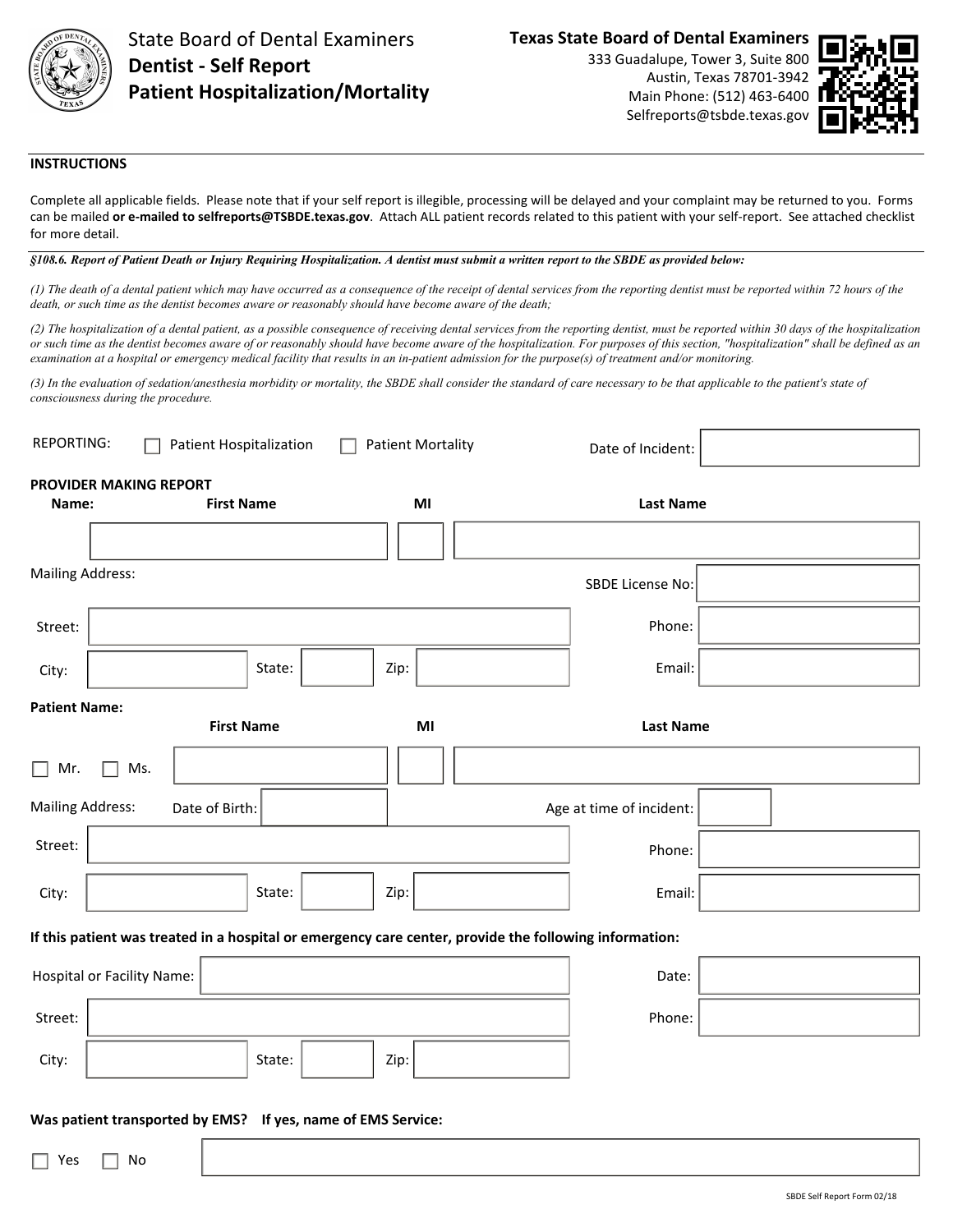**Please clearly summarize the incident resulting in hospitalization or mortality. Enclose copies of all records in your possession related to this patient. See the attached records checklist for further detail. \*\*Please note if we are unable to read your report, processing will be delayed.\*\* A separate narrative and/or additional pages may be attached if preferred.** 

**You may attach additional sheets if needed.** 

**Send to: State Board of Dental Examiners 333 Guadalupe, Tower 3, Suite 800 Austin, TX 78701-3942 Selfreports@tsbde.texas.gov** 

Signature: \_\_\_\_\_\_\_\_\_\_\_\_\_\_\_\_\_\_\_\_\_\_\_\_\_\_\_\_\_\_\_\_\_\_\_\_\_\_\_\_\_

**For information on filing a self-reporting email: selfreports@tsbde.texas.gov** 

Date: \_\_\_\_\_\_\_\_\_\_\_\_\_\_\_\_\_\_\_\_\_\_\_\_\_\_\_\_\_\_\_\_\_\_\_\_\_\_\_\_\_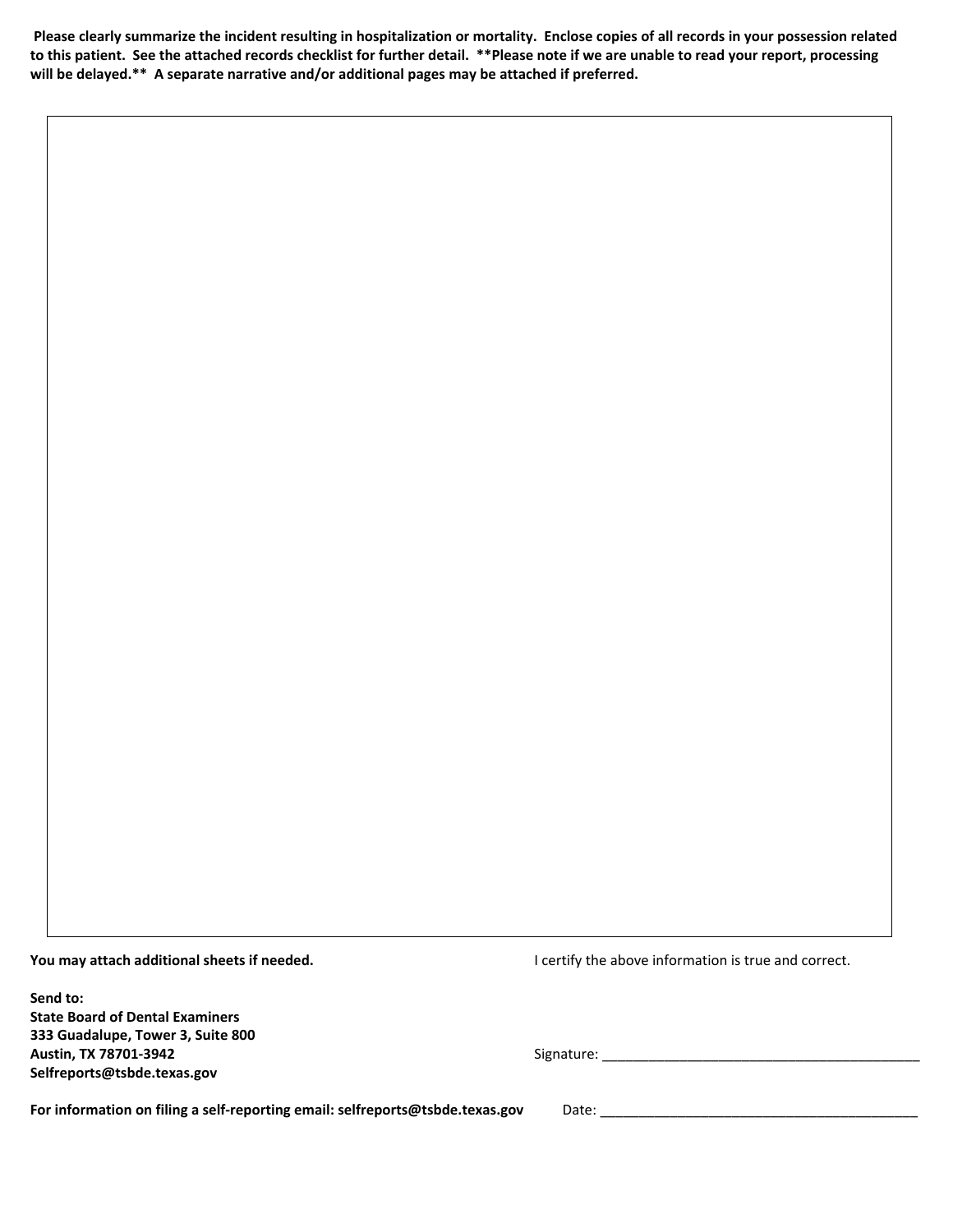## **Texas State Board of Dental Examiners' Records Request Checklist of REQUIRED Documents**

#### **INSTRUCTIONS:**

- All patient records related to evaluation or treatment of the identified patient must be submitted to the Board, including but not limited to, the items listed below.
- Note which records you are submitting and which records you are not submitting. Return the records and this form to the State Board of Dental Examiners with the records.
- All photocopied documents must be legible, complete, and printed on one side of the paper only.
- Any document using color-coded text or labels must be submitted in color.
- A typed transcript must accompany any illegible handwritten notes.
- English translation of non-English forms must be provided.

#### *FOR ANY ITEM YOU MARK "NO" BELOW INCLUDE AN EXPLANATION ON THE REVERSE SIDE AS TO WHY ITEM WAS NOT INCLUDED IN SUBMISSION*

| <b>INCLUDED?</b>              | <b>ITEM</b>                                                                                                                                                                                                                                                                                                                                                                                                                    |
|-------------------------------|--------------------------------------------------------------------------------------------------------------------------------------------------------------------------------------------------------------------------------------------------------------------------------------------------------------------------------------------------------------------------------------------------------------------------------|
| YES<br>NO <sup>*</sup>        | 1. BUSINESS RECORDS AFFIDAVIT - Form is attached. Must be completed by dentist/custodian of records AND<br>notarized. Required by Board rule 107.105(c).                                                                                                                                                                                                                                                                       |
| $NO^*$<br><b>YES</b>          | <b>2. PATIENT INFORMATION SHEET</b>                                                                                                                                                                                                                                                                                                                                                                                            |
| NO <sup>*</sup><br><b>YES</b> | <b>3. MEDICAL HISTORY SHEET</b>                                                                                                                                                                                                                                                                                                                                                                                                |
| <b>YES</b><br>NO <sup>*</sup> | 4. TREATMENT PLAN - Include all alternate treatment plans presented.                                                                                                                                                                                                                                                                                                                                                           |
| $NO^*$<br><b>YES</b>          | 5. SIGNED CONSENT FORMS - For all treatment rendered. Include both general and treatment specific consent<br>forms.                                                                                                                                                                                                                                                                                                            |
| NO <sup>*</sup><br><b>YES</b> | 6. PROGRESS/TREATMENT NOTES - Must be legible and include identification of provider. If illegible, provide typed<br>transcription of records and copies of original records. If records are altered or modified, provide unaltered<br>version as well. Include electronic or handwritten notes detailing diagnosis and treatment rendered, medicines<br>administered or prescribed, labels, sticky notes, or other notations. |
| <b>YES</b><br>NO <sup>*</sup> | 7. RADIOGRAPHS - Must be DIAGNOSTIC QUALITY duplicates. No photocopies. Digital radiographs must be<br>submitted on digital media such as CD, flash drive, or by e-mail (Selfreports@tsbde.texas.gov). Each radiograph<br>must indicate date taken. Files may need to be renamed to indicate date. Film x-rays must be mounted.                                                                                                |
| <b>YES</b><br>NO <sup>*</sup> | 8. DIAGNOSTIC IMAGES, IMAGING, OR PHOTOGRAPHS - Identify patient name and date for each image. Viewer<br>must be included.                                                                                                                                                                                                                                                                                                     |
| NO <sup>*</sup><br><b>YES</b> | 9. PATIENT ACCOUNT HISTORY - LEDGER/BILLING/INSURANCE INFORMATION, EOBs                                                                                                                                                                                                                                                                                                                                                        |
| $NO^*$<br>YES.                | <b>10. PERIODONTAL AND RESTORATION CHARTING</b>                                                                                                                                                                                                                                                                                                                                                                                |
| NO <sup>*</sup><br><b>YES</b> | 11. MODELS, CASTS OR DRAWINGS - INITIAL AND FINAL - Required for all orthodontia cases. Diagnostic quality<br>images of models may be submitted so long as they include a maxillary and mandibular occlusal view, left and<br>right lateral views and an anterior view.                                                                                                                                                        |
| NO <sup>*</sup><br>YES.       | 12. LAB PRESCRIPTIONS - If illegible, provide typed transcription.                                                                                                                                                                                                                                                                                                                                                             |
| NO <sup>*</sup><br><b>YES</b> | 13. DRUG PRESCRIPTIONS - If illegible, provide typed transcription.                                                                                                                                                                                                                                                                                                                                                            |
| NO <sup>*</sup><br>YES.       | <b>14. REFERRAL FORMS/LETTERS</b>                                                                                                                                                                                                                                                                                                                                                                                              |
| NO <sup>*</sup><br>YES.       | 15. CORRESPONDENCE - Includes notes of telephone calls, e-mails, letters to patient, insurance companies, and<br>other providers.                                                                                                                                                                                                                                                                                              |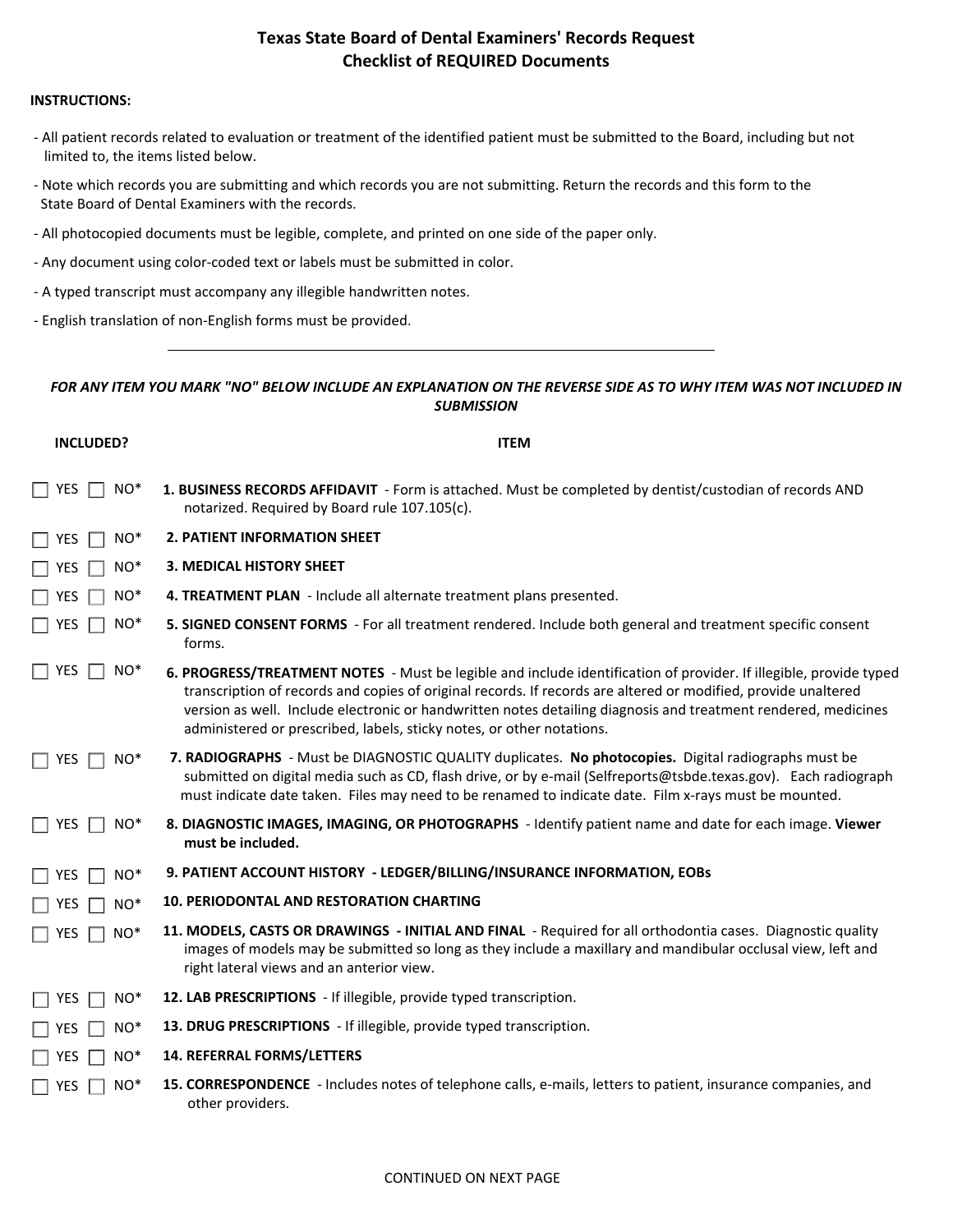| <b>INCLUDED?</b>                     | <b>ITEM:</b>                                                                                                                                       |
|--------------------------------------|----------------------------------------------------------------------------------------------------------------------------------------------------|
| NO <sup>*</sup><br>$\Box$ YES $\Box$ | 16. COPY OF SCHEDULE FOR ALL TREATMENT DATES - Identify all providers and all patients. Do not redact patient<br>names.                            |
| $\Box$ YES $\Box$ NO <sup>*</sup>    | 17. BCLS, ACLS, PALS CARDS - Proof of current certification for all dentists, hygienists and assistants involved in the<br>patient treatment.      |
| $NO^*$<br>II YES                     | <b>18. WRITTEN EMERGENCY PLAN</b>                                                                                                                  |
| $NO^*$<br>$\Box$ YES $\Box$          | 19. PROOF OF CONTINUING EDUCATION - Proof of Continuing Education completed within the preceding 24 months,<br>including annual and specialty CEs. |
| $NO^*$<br>$\Box$ YES T               | 20. NARRATIVE (optional)                                                                                                                           |

**\* Explanation of Documents Omitted from Submission Required** 

**ITEM NUMBER REASON ITEM NOT SUBMITTED TO THE BOARD** 

| ITEM #       | <b>REASON:</b>     |  |  |  |  |  |       |  |  |  |
|--------------|--------------------|--|--|--|--|--|-------|--|--|--|
| ITEM #       | <b>REASON:</b>     |  |  |  |  |  |       |  |  |  |
| ITEM #       | <b>REASON:</b>     |  |  |  |  |  |       |  |  |  |
| ITEM #       | <b>REASON:</b>     |  |  |  |  |  |       |  |  |  |
| ITEM #       | <b>REASON:</b>     |  |  |  |  |  |       |  |  |  |
| ITEM #       | <b>REASON:</b>     |  |  |  |  |  |       |  |  |  |
| ITEM #       | <b>REASON:</b>     |  |  |  |  |  |       |  |  |  |
| ITEM #       | <b>REASON:</b>     |  |  |  |  |  |       |  |  |  |
| ITEM #       | <b>REASON:</b>     |  |  |  |  |  |       |  |  |  |
| ITEM #       | <b>REASON:</b>     |  |  |  |  |  |       |  |  |  |
| ITEM #       | <b>REASON:</b>     |  |  |  |  |  |       |  |  |  |
| <b>ITEM#</b> | <b>REASON:</b>     |  |  |  |  |  |       |  |  |  |
|              | FORM COMPLETED BY: |  |  |  |  |  | DATE: |  |  |  |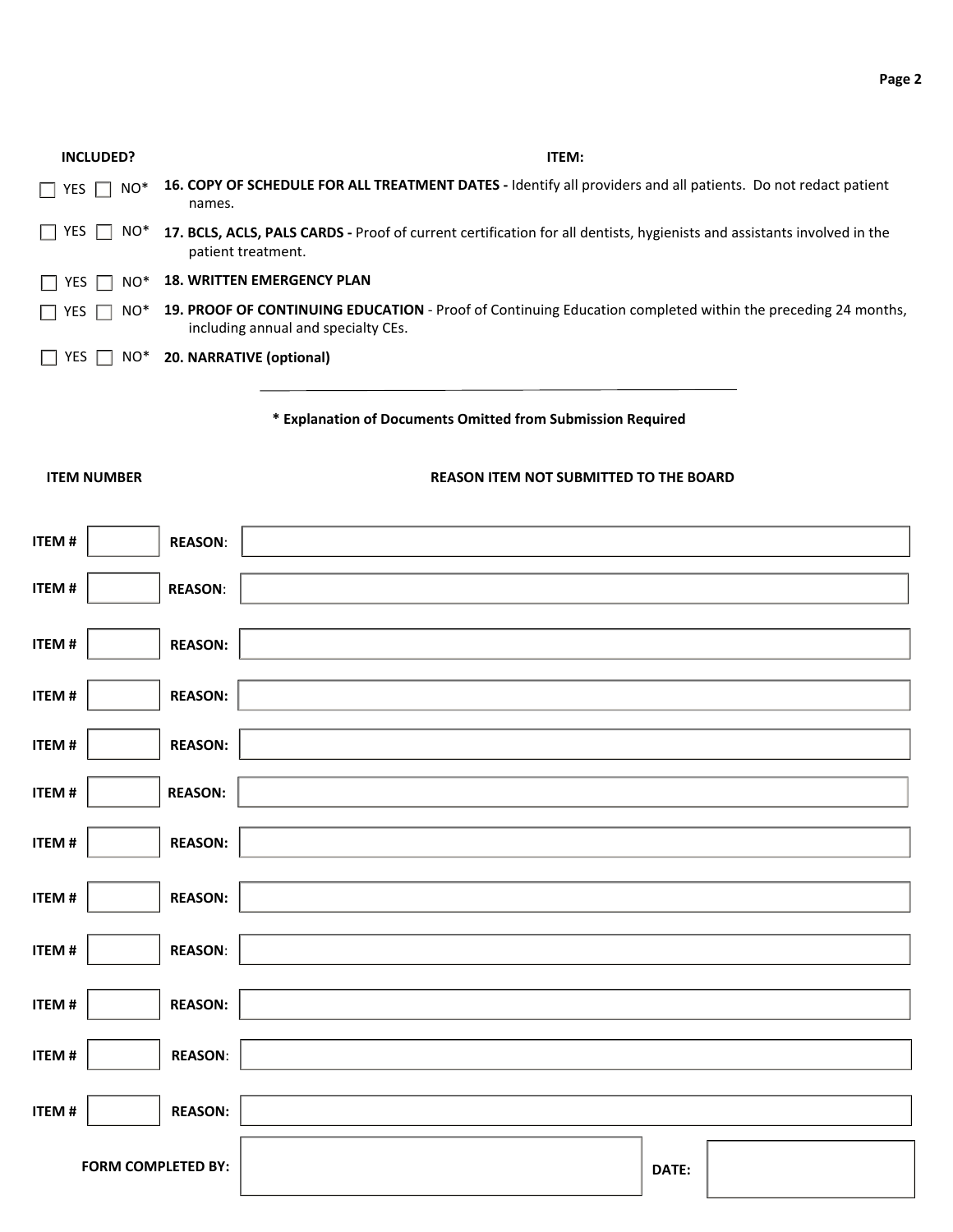# **Texas Administrative Code**

| TITI F 22    | EXAMINING BOARDS                                    |
|--------------|-----------------------------------------------------|
| PART 5       | STATE BOARD OF DENTAL EXAMINERS                     |
| CHAPTER 107  | DENTAL BOARD PROCEDURES                             |
| SUBCHAPTER B | COMPLAINTS AND INVESTIGATIONS                       |
|              | RULE §107.105 Collection of information and Records |
|              |                                                     |

(a) Dental Records. Upon request by board staff, a dental custodian of records shall provide copies of dental records or original records. Board staff may require a dental custodian of records to submit records immediately if required by the urgency of the situation or the possibility that the records may be lost, damaged, or destroyed.

(b)Response to Board Requests. In addition to the requirements of responding or reporting to the board under this section, a licensee/registrant shall respond in writing to all written board requests for information within ten days of receipt of such request.

(c) Business Records Affidavits. Dental records must be provided under a business records affidavit or as otherwise required by board staff.

(d) Failure to Comply.

 $\overline{a}$ 

(1) Administrative Penalty. Failure to comply with board staff's request for records or information may be grounds for the issuance of an administrative penalty citation pursuant to § 254.0115 of the Act.

(2) Disciplinary Action. Failure to comply with board staff's request for records or information may be unprofessional and dishonorable conduct that is subject to disciplinary action by the board pursuant to §263.002 of the Act.

(3) Civil Penalty. Failure to comply with board staff's request for records and other evidence or failure to comply with other law regulating dental patient records may be subject to a civil penalty pursuant to §258.0511 and §264.101 of the Act.

(4) Criminal Penalty. Failure to comply with board staff's request for records and other evidence or failure to comply with other law regulating dental patient records, in violation of §258.0511, is a criminal offense pursuant to §264.152 of the Act.

**Source Note**: The provisions of this §107.105 adopted to be effective September 6, 2016, 41 TexReg6694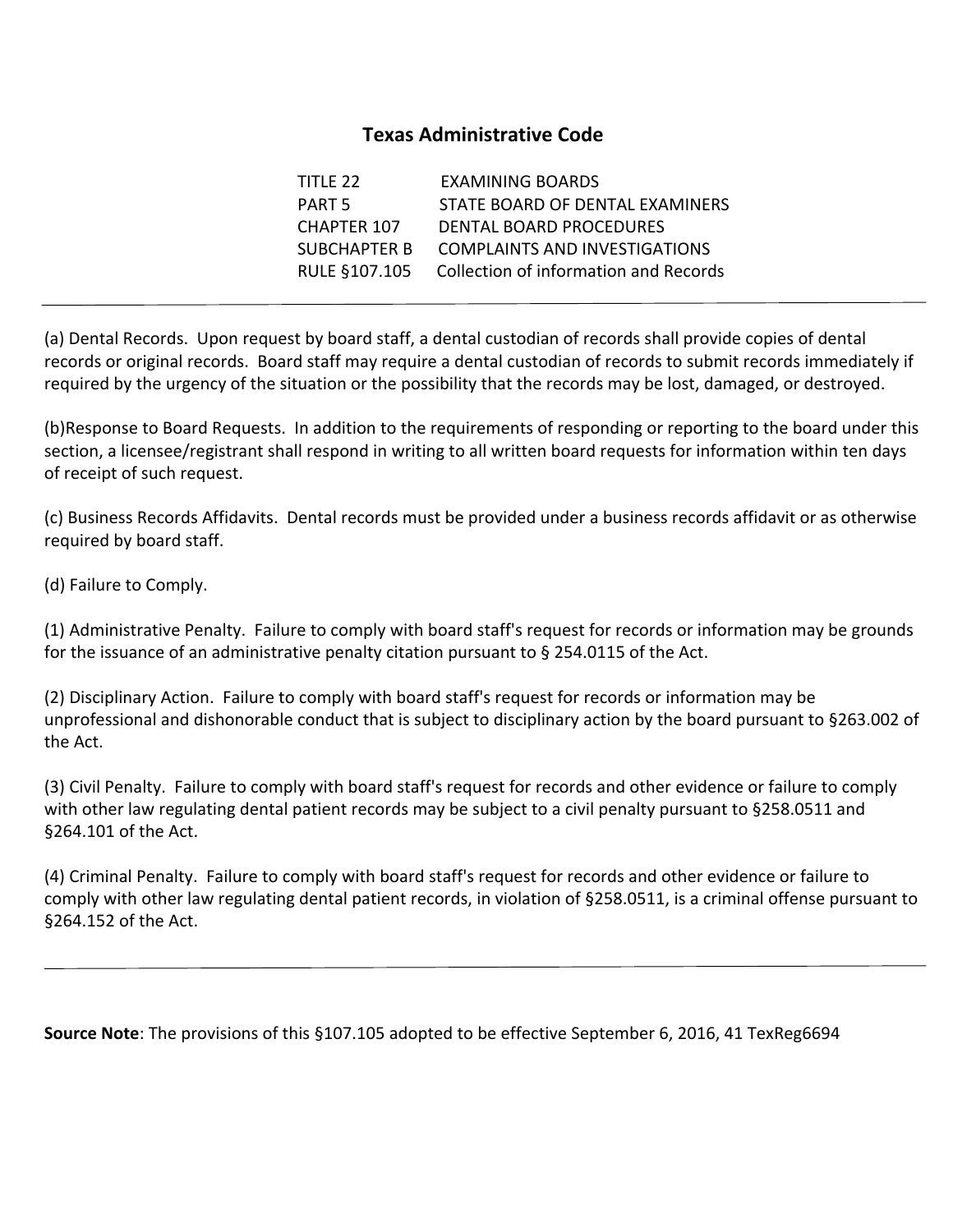#### BEFORE THE TEXAS STATE BOARD OF DENTAL EXAMINERS

## **AFFIDAVIT FOR DENTALRECORDS/BUSINESS RECORDS**

| Relating to dental records/business records of _________________________________<br>(patient                 |  |  |  |  |  |
|--------------------------------------------------------------------------------------------------------------|--|--|--|--|--|
| name/dental provider).                                                                                       |  |  |  |  |  |
| Before me, the undersigned authority, personally appeared ______________________________(records             |  |  |  |  |  |
| custodian), who, being by me duly sworn, deposed as follows:                                                 |  |  |  |  |  |
|                                                                                                              |  |  |  |  |  |
| making this Affidavit, and personally acquainted with the facts herein stated:                               |  |  |  |  |  |
|                                                                                                              |  |  |  |  |  |
|                                                                                                              |  |  |  |  |  |
| (business name). These records are kept by said Custodian of Records in the regular course of business, and  |  |  |  |  |  |
|                                                                                                              |  |  |  |  |  |
| employee or representative of said business with the knowledge of the act, event, condition, opinion or      |  |  |  |  |  |
| diagnosis, recorded to make the record or to transmit information thereof to be included in such record. The |  |  |  |  |  |
| record was made at or near the time or reasonably soon thereafter. The records attached hereto are the       |  |  |  |  |  |
| original or exact duplicates of the original(s).                                                             |  |  |  |  |  |

Affiant

 $\frac{1}{2}$  , which is the set of the set of the set of the set of the set of the set of the set of the set of the set of the set of the set of the set of the set of the set of the set of the set of the set of the set of th Affiant's telephone and fax contact numbers

\_\_\_\_\_\_\_\_\_\_\_\_\_\_\_\_\_\_\_\_\_\_\_\_\_\_\_\_\_\_\_\_\_\_\_\_\_\_\_\_\_\_\_\_\_

\_\_\_\_\_\_\_\_\_\_\_\_\_\_\_\_\_\_\_\_\_\_\_\_\_\_\_\_\_\_\_\_\_\_\_\_\_\_\_\_\_\_\_\_

Affiant's e-mail address

SWORN TO AND SUBSCRIBED before me on the \_\_\_\_\_\_\_ day of \_\_\_\_\_\_\_\_\_\_\_\_\_\_\_\_\_\_\_\_\_\_, 2018.

Notary Public, State of Texas

My Commission expires: \_\_\_\_\_\_\_\_\_\_\_\_\_\_\_\_\_\_\_\_\_\_\_\_

\_\_\_\_\_\_\_\_\_\_\_\_\_\_\_\_\_\_\_\_\_\_\_\_\_\_\_\_\_\_\_\_\_\_\_\_\_\_\_\_\_\_\_\_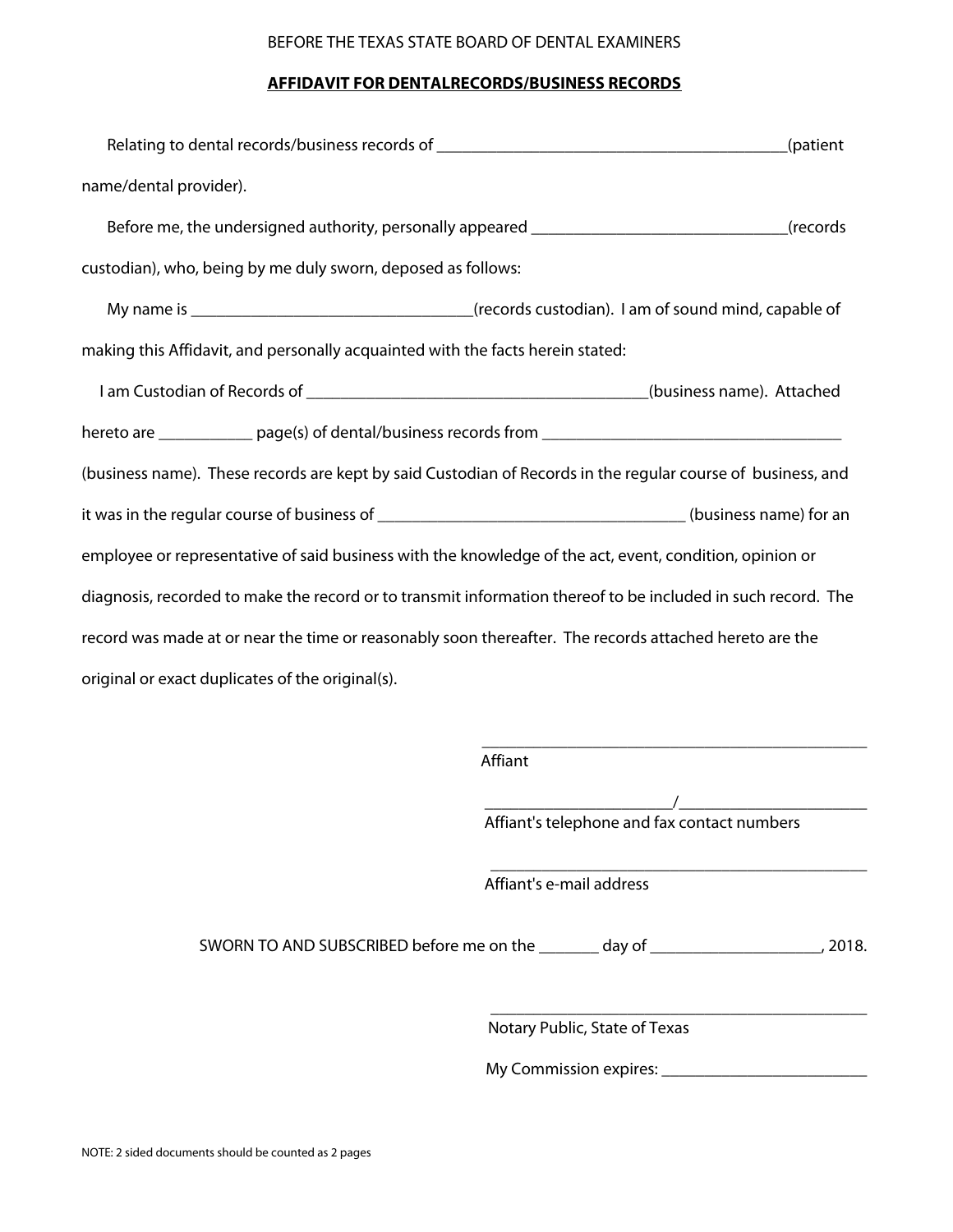## BEFORE THE TEXAS STATE BOARD OF DENTAL EXAMINERS

## **AFFIDAVIT FOR PHOTOGRAPHIC/VIDEOGRAPHY RECORDING RECORDS**

|                                                                                                              | (patient                                                                                                    |  |  |  |  |
|--------------------------------------------------------------------------------------------------------------|-------------------------------------------------------------------------------------------------------------|--|--|--|--|
| name/dental provider).                                                                                       |                                                                                                             |  |  |  |  |
| Before me, the undersigned authority, personally appeared _______________________                            | (records                                                                                                    |  |  |  |  |
| custodian), who, being by me duly sworn, deposed as follows:                                                 |                                                                                                             |  |  |  |  |
|                                                                                                              |                                                                                                             |  |  |  |  |
| making this Affidavit, and personally acquainted with the facts herein stated:                               |                                                                                                             |  |  |  |  |
|                                                                                                              |                                                                                                             |  |  |  |  |
|                                                                                                              |                                                                                                             |  |  |  |  |
|                                                                                                              | (business name). These records are kept by said Custodian of Records in the regular course of business, and |  |  |  |  |
|                                                                                                              |                                                                                                             |  |  |  |  |
| employee or representative of said business with the knowledge of the act, event, condition, opinion or      |                                                                                                             |  |  |  |  |
| diagnosis, recorded to make the record or to transmit information thereof to be included in such record. The |                                                                                                             |  |  |  |  |
| record was made at or near the time or reasonably soon thereafter. The records attached hereto are the       |                                                                                                             |  |  |  |  |
| original or exact duplicates of the original(s).                                                             |                                                                                                             |  |  |  |  |
|                                                                                                              |                                                                                                             |  |  |  |  |
|                                                                                                              | Affiant                                                                                                     |  |  |  |  |
|                                                                                                              | Affiant's telephone and fax contact numbers                                                                 |  |  |  |  |
|                                                                                                              | Affiant's e-mail address                                                                                    |  |  |  |  |

SWORN TO AND SUBSCRIBED before me on the \_\_\_\_\_\_\_ day of \_\_\_\_\_\_\_\_\_\_\_\_\_\_\_\_\_\_\_\_\_\_\_, 2018.

Notary Public, State of Texas

My Commission expires: \_\_\_\_\_\_\_\_\_\_\_\_\_\_\_\_\_\_\_\_\_\_\_\_

\_\_\_\_\_\_\_\_\_\_\_\_\_\_\_\_\_\_\_\_\_\_\_\_\_\_\_\_\_\_\_\_\_\_\_\_\_\_\_\_\_\_\_\_